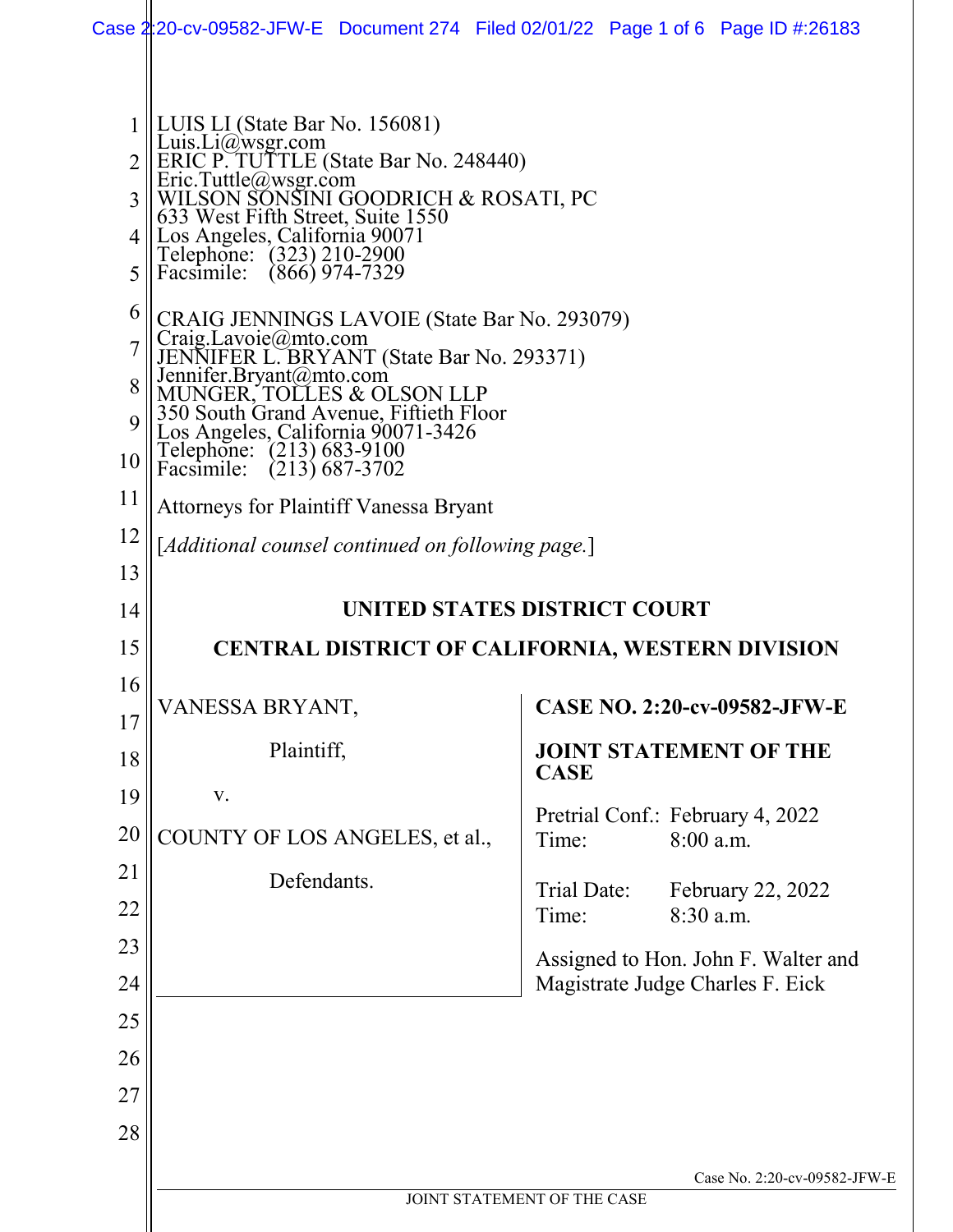| 1              | [Additional counsel, continued from previous page.]                                                |  |  |  |
|----------------|----------------------------------------------------------------------------------------------------|--|--|--|
| $\overline{2}$ | JONATHAN C. McCAVERTY (State Bar No. 210922)                                                       |  |  |  |
| 3              | <b>Principal Deputy County Counsel</b><br>jmccaverty@counsel.lacounty.gov                          |  |  |  |
| 4              | OFFICE OF COUNTY COUNSEL                                                                           |  |  |  |
| 5              | <b>General Litigation Division</b><br>500 West Temple Street, Suite 468                            |  |  |  |
| 6              | Los Angeles, California 90012<br>Telephone: (213) 974-1828                                         |  |  |  |
| 7              | Facsimile: (213) 626-7446                                                                          |  |  |  |
| 8              | <b>Attorneys for Defendant</b>                                                                     |  |  |  |
| 9              | LOS ANGELES COUNTY SHERIFF'S DEPARTMENT                                                            |  |  |  |
| 10             | LOUIS R. MILLER (State Bar No. 54141)                                                              |  |  |  |
| 11             | smiller@millerbarondess.com                                                                        |  |  |  |
| 12             | MIRA HASHMALL (State Bar No. 216842)<br>JASON H. TOKORO (State Bar No. 252345)                     |  |  |  |
| 13             | CASEY B. SYPEK (State Bar No. 291214)<br>MILLER BARONDESS, LLP                                     |  |  |  |
| 14             | 1999 Avenue of the Stars, Suite 1000<br>Los Angeles, California 90067<br>Telephone: (310) 552-4400 |  |  |  |
| 15             |                                                                                                    |  |  |  |
| 16             | Facsimile: (310) 552-8400                                                                          |  |  |  |
| 17             | <b>Attorneys for Defendants</b><br>COUNTY OF LOS ANGELES, LOS ANGELES COUNTY FIRE DEPARTMENT,      |  |  |  |
| 18             | JOEY CRUZ, RAFAEL MEJIA, MICHAEL RUSSELL, and RAUL VERSALES                                        |  |  |  |
| 19             |                                                                                                    |  |  |  |
| 20             |                                                                                                    |  |  |  |
| 21             |                                                                                                    |  |  |  |
| 22             |                                                                                                    |  |  |  |
| 23             |                                                                                                    |  |  |  |
| 24             |                                                                                                    |  |  |  |
| 25             |                                                                                                    |  |  |  |
| 26             |                                                                                                    |  |  |  |
| 27             |                                                                                                    |  |  |  |
| 28             |                                                                                                    |  |  |  |
|                | Case No. 2:20-cv-09582-JFW-E<br>552426.1                                                           |  |  |  |
|                | JOINT STATEMENT OF THE CASE                                                                        |  |  |  |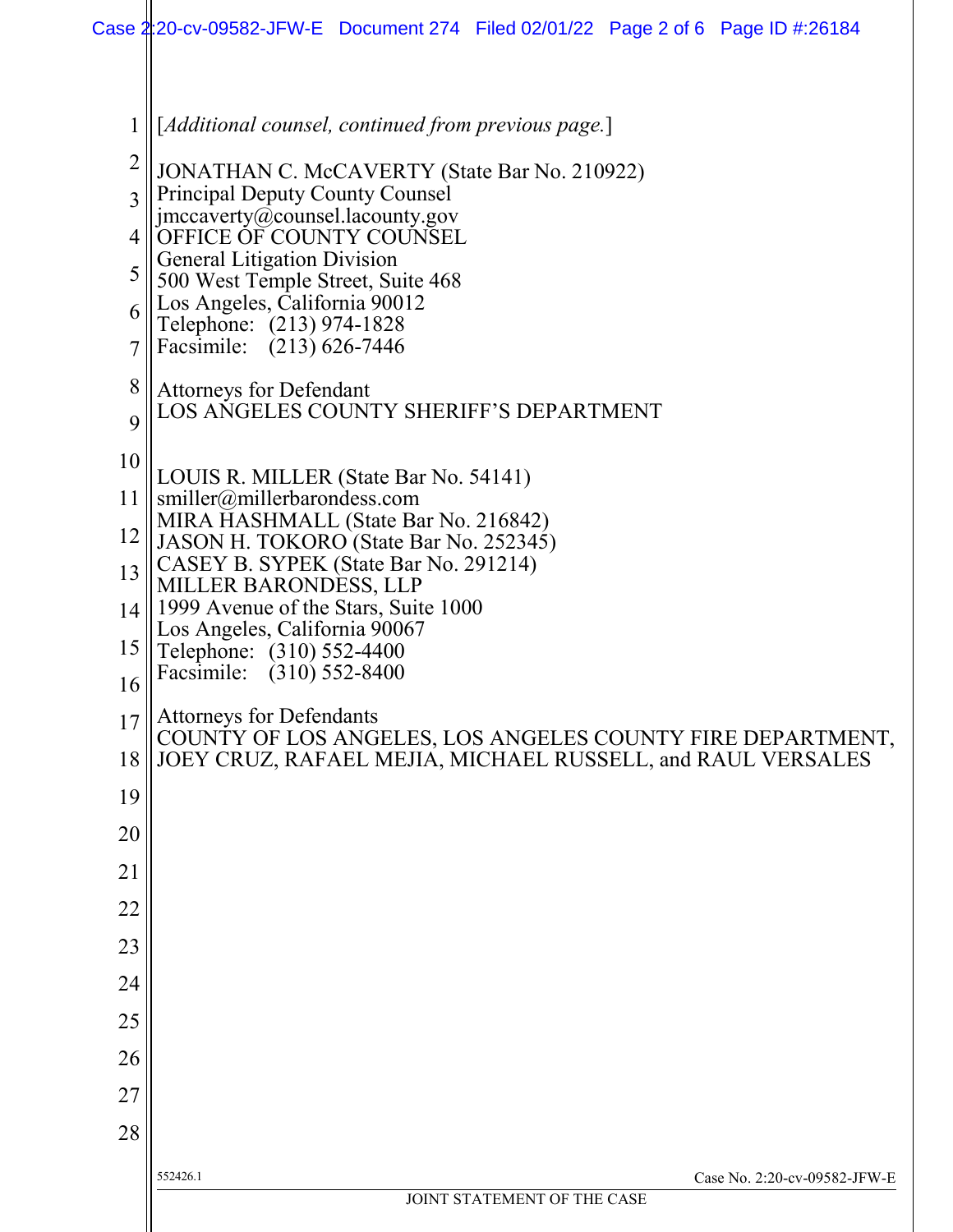1 2 3 4 5 6 Pursuant to the Court's Amended Scheduling and Case Management Order, entered in this case on June 4, 2021 (Dkt. 86), Plaintiff Vanessa Bryant and Defendants County of Los Angeles, Los Angeles County Sheriff's Department, Los Angeles County Fire Department, Joey Cruz, Rafael Mejia, Michael Russell, and Raul Versales hereby submit the following joint statement of the case to be read to the jury prior to the commencement of voir dire:

7

## **STATEMENT OF THE CASE**

8 9 10 11 12 13 14 15 On the morning of Sunday, January 26, 2020, Plaintiff Vanessa Bryant's husband, Kobe Bryant, and thirteen-year-old-daughter, Gianna Bryant, were flying by helicopter to Thousand Oaks, California, where Gianna Bryant was set to play in a youth basketball tournament. At approximately 9:45 a.m., the helicopter crashed into a hillside in Calabasas, California, killing Kobe, Gianna, and everyone else onboard. Defendants were not responsible for the crash itself. Employees of the Los Angeles County Sheriff's Department and Los Angeles County Fire Department responded to the crash scene.

16 17 18 19 20 21 22 23 In this lawsuit, Plaintiff Vanessa Bryant alleges that, following the crash, employees of the Los Angeles County Sheriff's Department and Los Angeles County Fire Department took photos of Kobe and Gianna Bryant's bodies without any legitimate purpose. Plaintiff further alleges that employees of the Sheriff's and Fire Departments sent and displayed photos of Kobe and Gianna Bryant's bodies to other individuals who had no legitimate purpose for seeing or having them, including members of the public. Mrs. Bryant alleges that, as a result of Defendants' conduct, she suffered emotional distress and is entitled to damages.

24 25 26 27 28 Defendants contend this case is not about the tragic helicopter crash that killed Kobe Bryant and Gianna Bryant, and seven other individuals on board. Defendants contend this case is about first responders who responded to the helicopter crash, worked to control fires, and setup a perimeter to keep media, hikers, bikers and fans from the crash site. Defendants further contend that the first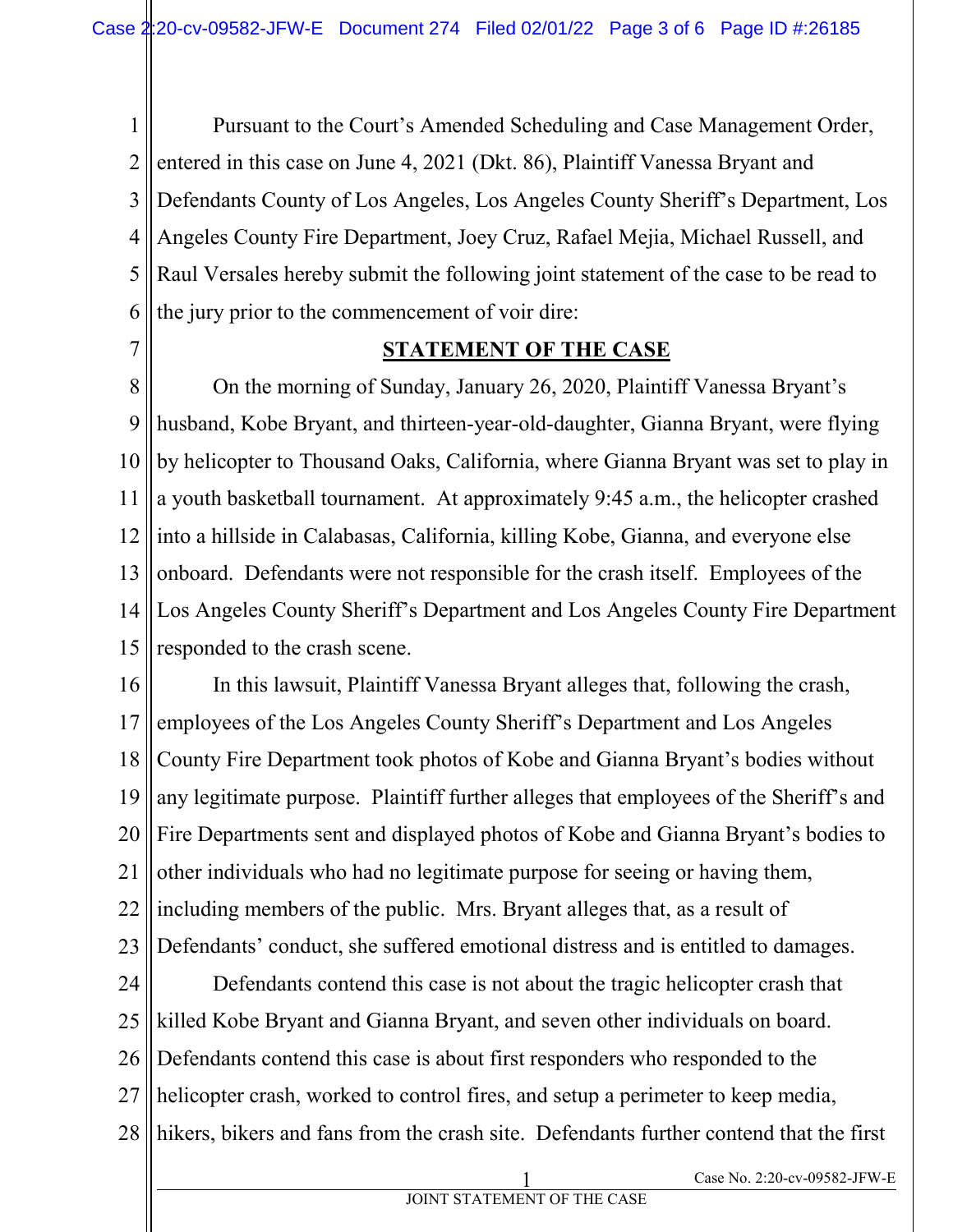responders took and shared photographs of the crash site as part of doing their jobs and that none of the crash scene photos taken by County employees were publicly disseminated. Defendants assert their actions did not violate any of Plaintiff's rights or cause her emotional distress; and that Plaintiff is not entitled to any damages.

| 5              |                         |                                        |                                                         |
|----------------|-------------------------|----------------------------------------|---------------------------------------------------------|
| 6              |                         |                                        |                                                         |
| $\overline{7}$ | DATED: February 1, 2022 |                                        | WILSON SONSINI GOODRICH & ROSATI,                       |
| 8              |                         | PC                                     |                                                         |
| 9              |                         |                                        |                                                         |
| 10             |                         | By:                                    | $\sqrt{s}/L$ <i>uis</i> Li                              |
| 11             |                         |                                        | <b>LUIS LI</b>                                          |
| 12             |                         | Attorneys for Plaintiff Vanessa Bryant |                                                         |
| 13             |                         |                                        |                                                         |
| 14             | DATED: February 1, 2022 | OFFICE OF COUNTY COUNSEL               |                                                         |
| 15             |                         |                                        |                                                         |
| 16             |                         |                                        |                                                         |
| 17             |                         | By:                                    | /s/ Jonathan McCaverty                                  |
| 18             |                         |                                        | <b>JONATHAN C. McCAVERTY</b>                            |
| 19             |                         |                                        | Attorneys for Defendant<br>LOS ANGELES COUNTY SHERIFF'S |
| 20             |                         | <b>DEPARTMENT</b>                      |                                                         |
| 21             |                         |                                        |                                                         |
| 22             |                         |                                        |                                                         |
| 23             |                         |                                        |                                                         |
| 24             |                         |                                        |                                                         |
| 25             |                         |                                        |                                                         |
| 26             |                         |                                        |                                                         |
| 27             |                         |                                        |                                                         |
| 28             |                         |                                        |                                                         |
|                |                         | 2                                      | Case No. 2:20-cv-09582-JFW-E                            |
|                |                         | JOINT STATEMENT OF THE CASE            |                                                         |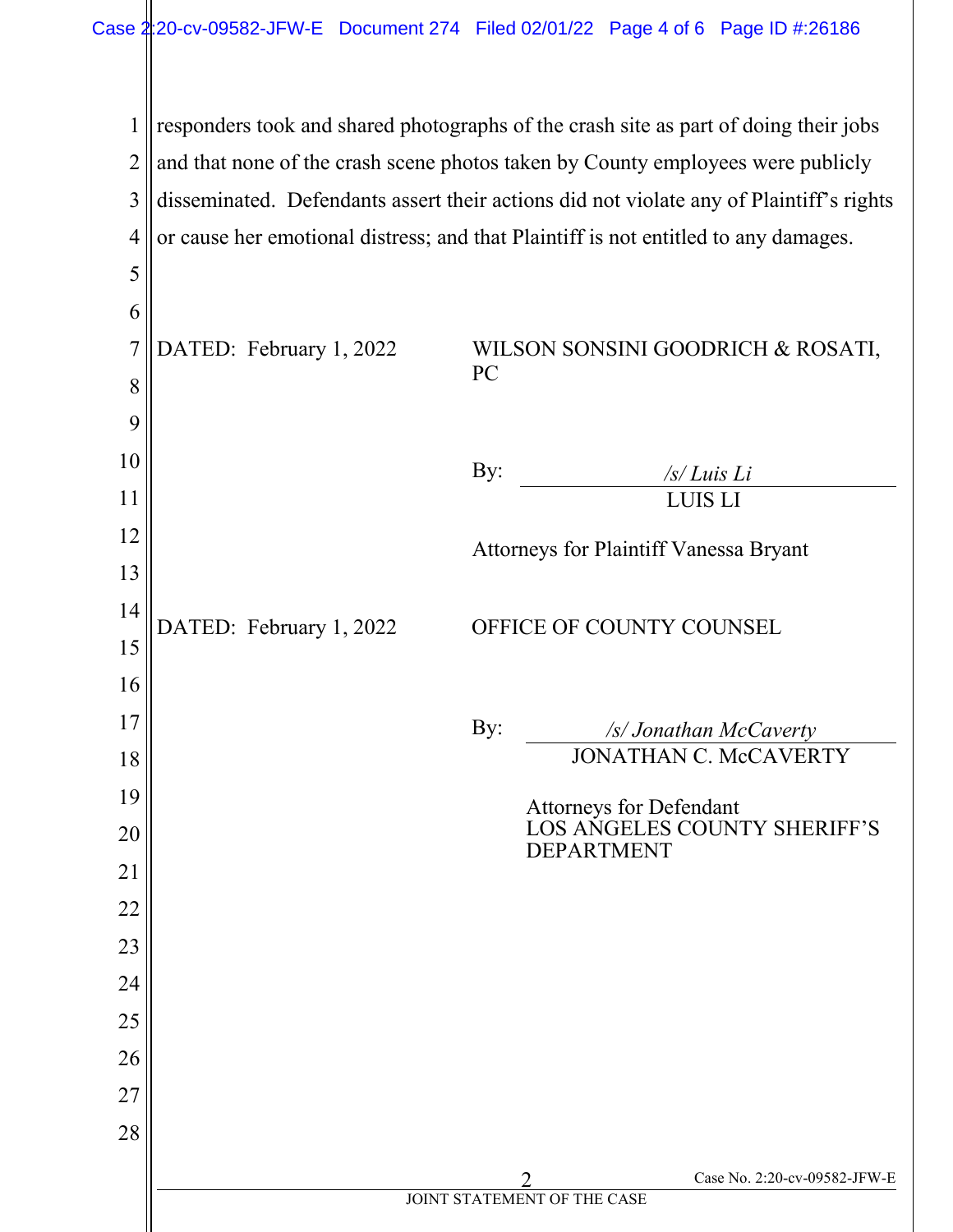| $\mathbf{1}$   | DATED: February 1, 2022 |     | MILLER BARONDESS, LLP           |                                                              |
|----------------|-------------------------|-----|---------------------------------|--------------------------------------------------------------|
| $\overline{2}$ |                         |     |                                 |                                                              |
| 3              |                         |     |                                 |                                                              |
| $\overline{4}$ |                         | By: |                                 | /s/ Jason Tokoro<br><b>JASON H. TOKORO</b>                   |
| 5              |                         |     |                                 |                                                              |
| 6              |                         |     | <b>Attorneys for Defendants</b> | COUNTY OF LOS ANGELES, LOS                                   |
| 7              |                         |     | ANGELES COUNTY FIRE             |                                                              |
| 8              |                         |     |                                 | DEPARTMENT, JOEY CRUZ, RAFAEL<br>MEJIA, MICHAEL RUSSELL, and |
| 9              |                         |     | RAUL VERSALES                   |                                                              |
| 10             |                         |     |                                 |                                                              |
| 11             |                         |     |                                 |                                                              |
| 12             |                         |     |                                 |                                                              |
| 13             |                         |     |                                 |                                                              |
| 14             |                         |     |                                 |                                                              |
| 15             |                         |     |                                 |                                                              |
| 16             |                         |     |                                 |                                                              |
| 17             |                         |     |                                 |                                                              |
| 18             |                         |     |                                 |                                                              |
| 19             |                         |     |                                 |                                                              |
| 20             |                         |     |                                 |                                                              |
| 21             |                         |     |                                 |                                                              |
| 22             |                         |     |                                 |                                                              |
| 23             |                         |     |                                 |                                                              |
| 24             |                         |     |                                 |                                                              |
| 25             |                         |     |                                 |                                                              |
| 26             |                         |     |                                 |                                                              |
| 27             |                         |     |                                 |                                                              |
| 28             |                         |     |                                 |                                                              |
|                |                         |     | 3                               | Case No. 2:20-cv-09582-JFW-E                                 |
|                |                         |     | JOINT STATEMENT OF THE CASE     |                                                              |